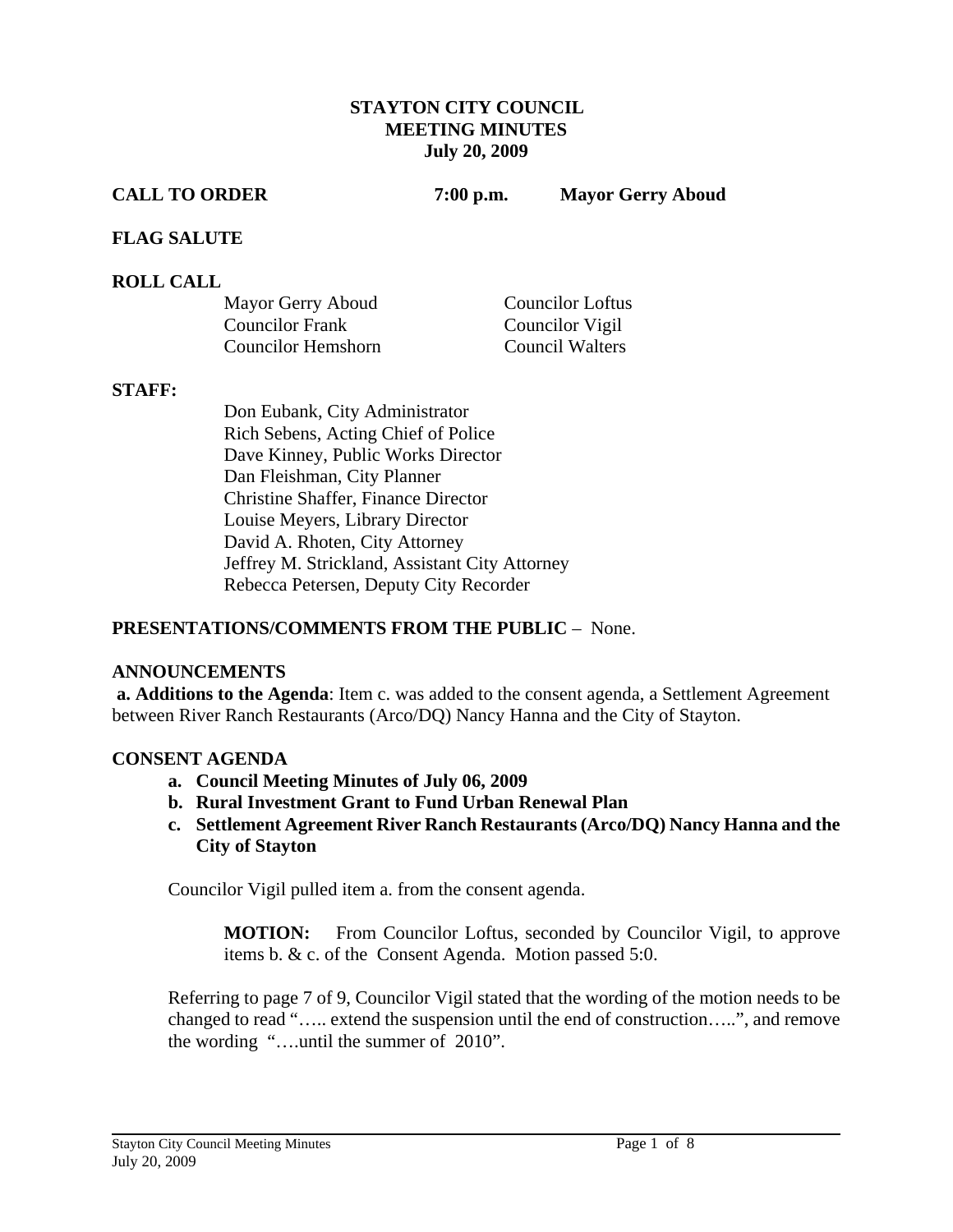**MOTION:** From Councilor Loftus, seconded by Councilor Vigil, to approve the July 06, 2009 meeting minutes as amended. Motion passed: 5:0.

# **PUBLIC HEARING**

# **Stayton Downtown Urban Renewal Plan**

- **a. Commencement of public hearing:** Mayor Aboud opened the public hearing at 7:08 pm, and read the opening statement.
- **b. Ex parte contact, conflict of interest, bias, etc.:** Councilors Frank, Loftus, Hemshorn and Vigil declared that they had conversations with citizens regarding the Urban Renewal Plan. Councilors Loftus and Vigil declared that they reside and are business owners in the proposed Urban Renewal District. Mayor Aboud declared that he owns businesses in the proposed district.
- **c. Staff Report:** Mr. Fleishman gave a power point presentation explaining various aspects of the Urban Renewal Plan.

The meeting was recessed at 7:45 pm and reconvened at 7:50 pm.

**d. Proponent's Testimony:** John Brandt, Stayton resident and Planning Commission Member. Mr. Brandt urged council members to approve the Urban Renewal Plan. The document has received a lot of public involvement and should not be put up for a vote of the citizens, as an adequate number of citizens have publically supported the document. The Planning Commission, PALS, Heritage Foundation and the Chamber of Commerce.

Kelly Schreiber, Stayton/Sublimity Chamber of Commerce Executive Director. Ms. Schreiber read into the record a prepared letter of support for the Urban Renewal Project stating the Chamber Board of Directors urges the councils support. The plan is a step to implementing the Downtown Revitalization Plan and is a funding mechanism for reallocating funds to provide for improvements without increasing taxes. The plan will make downtown Stayton more alive and vibrant.

Ken Cartwright, Stayton resident and local business owner. Mr. Cartwright stated that he resides and is a business owner in downtown Stayton. He supports the plan as it provides for revitalization in a core area.

**e. Opponent's Testimony:** Mayor Aboud read into the record a letter from L. Jay Myers, Stayton, Oregon listing various reasons why he is does not agree with the establishment of an Urban Renewal District.

Dick Morley, Stayton resident, local commercial property owner, school board member, and Stayton Fire Board District Member. Mr. Morley stated that he was not speaking on behalf of the boards he sits on but as a concerned citizen. The Urban Renewal District would create unfunded mandates for the Stayton Fire District, as it's the fire districts responsibility to provide fire protection within their district which extends outside the city limits of Stayton. Funding for schools would be changed and less money would be going to the school district.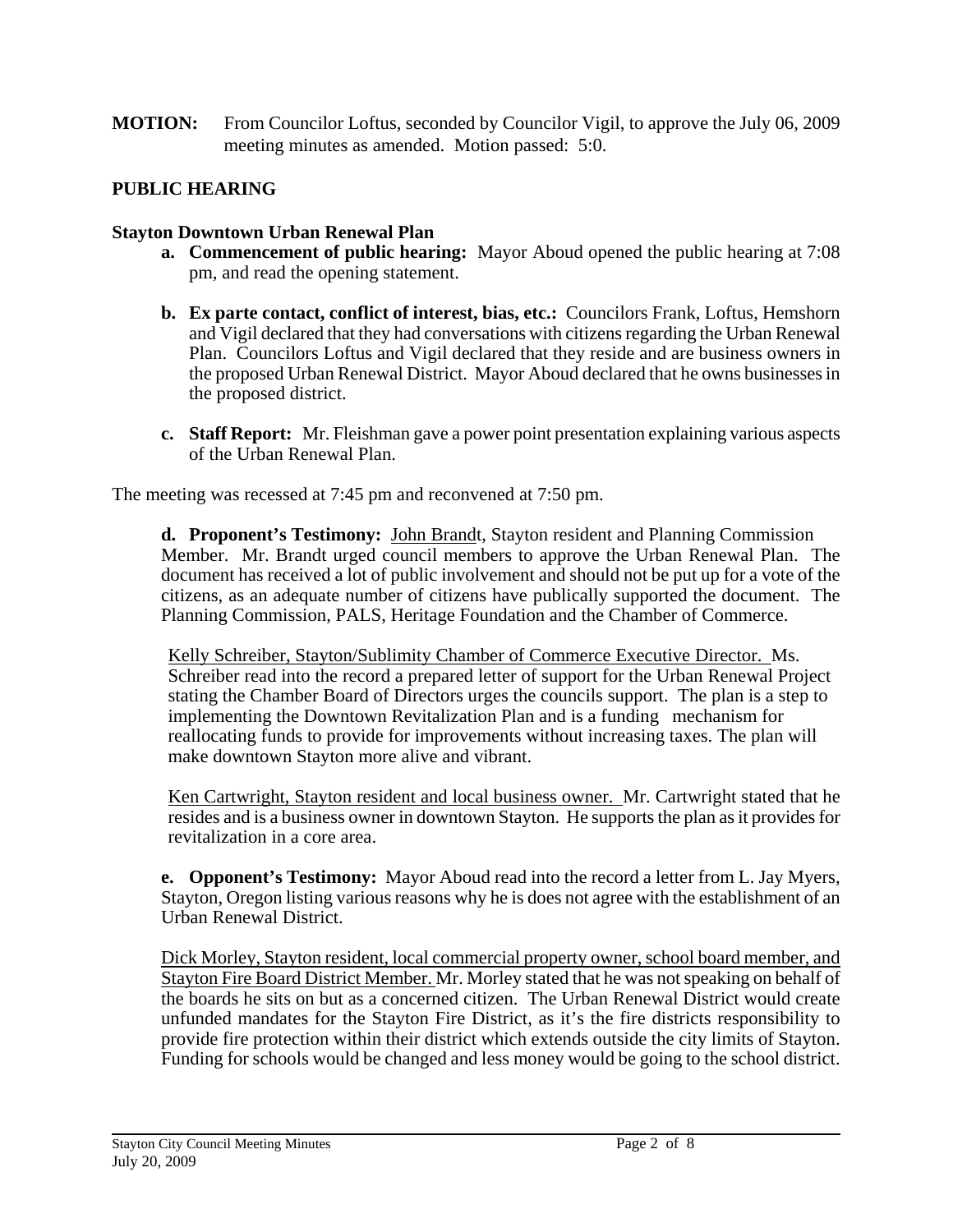Jay Alley, Assistant Chief, Stayton Fire District. Mr. Alley stated that he was speaking on behalf of the Stayton Fire District, Fire Department and the Board of Director's. He read a prepared statement signed by Jack Carriger, Stayton Fire Chief and Michael Odenthal Fire District Chairperson, opposing the plan.

Art Christensen, Stayton, past CEO for Norpac, retired. Mr. Christensen stated that the plan itself is a good plan, but the rest of the community over the next 15 - 20 years will have to pay for the plan that covers only 5% of the citizens due to the location of the district, and the city needs to address the other 95% of the citizens also. The false assumptions in the plan are based on an increased economy even if that does not happen the city continues to receive the tax money. A five (5) year sunset rule could be added so that if the plan is not working in five years the city could cut their losses and move on.

**f. General Testimony:** Susan Horvat, Stayton resident and local business owner. Mrs. Horvat stated that she has been a Stayton business owner for over 30 years, a downtown resident and is now working on developing the mill property. Last year an amendment was made to Title 17 Land Use and Development Code creating a special zone for the mill to allow compact development of 10 to 15 units per acre. The Urban Renewal plan allows for 12 to 30 units per acre which is inconsistent with the new zone; she asked staff to research the issue.

 **g. Questions from the Public:** Russ Strohmeyer, Stayton resident and local business owner. Mr. Strohmeyer stated that the Urban Renewal District ends on the south side of W. Washington Street where his commercially zoned property is located. Mr. Fleishman stated that the committee decided the boundaries based on where proposed areas had greater potential for development, but council has the option of extending the boundary if they wish to do so.

 Mr. Christensen asked why the committee members were not from all over the community instead of just the downtown area. Mr. Fleishman stated that all those who asked to be on the committee were chosen.

# **h. Questions from the Council:**

1. Would the citizens of Stayton have any recourse if the Urban Renewal Plan were approved? Mr. Fleishman answered in the affirmative and said the Referendum process could be used.

2. How much revenue would the city forgo with the establishment of the Urban Renewal District? Mr. Fleishman stated approximately 2.4 million dollars for the general fund.

 3. Could the downtown revitalization plan take place without the Urban Renewal District? Mr. Fleishman answered yes, but said the Urban Renewal District provides the funding mechanism.

 4. What would be the impact of deferring the plan for another year? Mr. Fleishman stated that the impact would have minimal impact. It would defer everything for a year and affect the base value of the projected revenues.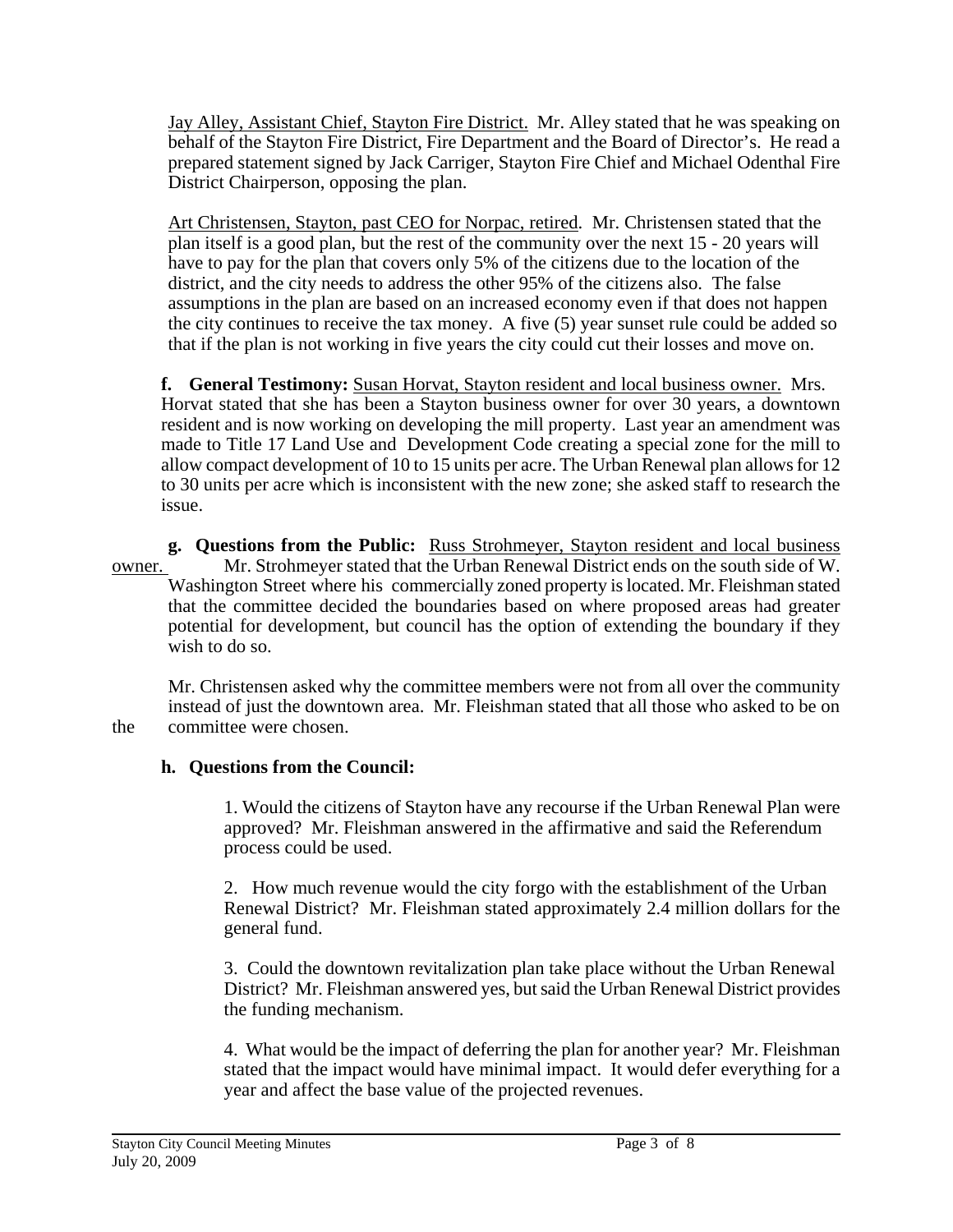- **i. Staff Summary:** Mr. Fleishman stated that there was no summary, but he addressed questions that had been asked. If there is no new growth without the urban renewal plan there is no new tax revenue to be deferred. With the adoption of an urban renewal plan it will not be the intent of the plan to make changes to the land use code. The Urban Renewal Plan addresses four of the six council goals.
- **j. Close of Hearing** Mayor Aboud closed the public hearing at 8:50 pm.

## **UNFINISHED BUSINESS**

## **Ordinance No. 912 Revenue Bond**

- **a. Staff Report:** Ms. Shaffer stated that at the July 06, 2009 City Council meeting, the council approved the Bond Ordinance without a number. Reading of the ordinance needs to take place again and a number assigned.
- **b. Council Deliberation:** None.
- **c. Council Decision:**

**Motion:** From Councilor Vigil, and seconded by Councilor Loftus, to move to direct that Ordinance (unnumbered), authorizing the issuance of Revenue Bonds to finance improvements to the City's Wastewater System be read for the first time by title only. **Motion passed:** 5:0.

The Deputy City Recorder read the proposed ordinance for the first time by title only.

**Motion:** From Councilor Vigil, and seconded by Councilor Loftus, to move to approve the first reading of Ordinance (unnumbered), authorizing the issuance of Revenue Bonds to finance improvements to the City's Wastewater System be read for the first time by title only. **Motion passed:** 5:0.

The Ordinance was assigned number 912.

**Motion**: From Councilor Loftus, and seconded by Councilor Vigil, to move to direct that Ordinance No.912, authorizing the issuance of Revenue Bonds to finance improvements to the City's Wastewater System be read for the first time by title only. **Motion passed:** 5:0.

Ms. Petersen read Ordinance No.912 for the second time by title only.

**Motion:** From Councilor Vigil, and seconded by Councilor Loftus, to move to approve the second reading of Ordinance No. 912 and direct the Mayor to execute the Ordinance as enacted. **Motion passed** 5:0.

**Resolution No. 843 Fees and Charges for Various City Services –** Due to the late hour Mayor Aboud stated that he would like to defer the item to a later date. Councilor Vigil asked that the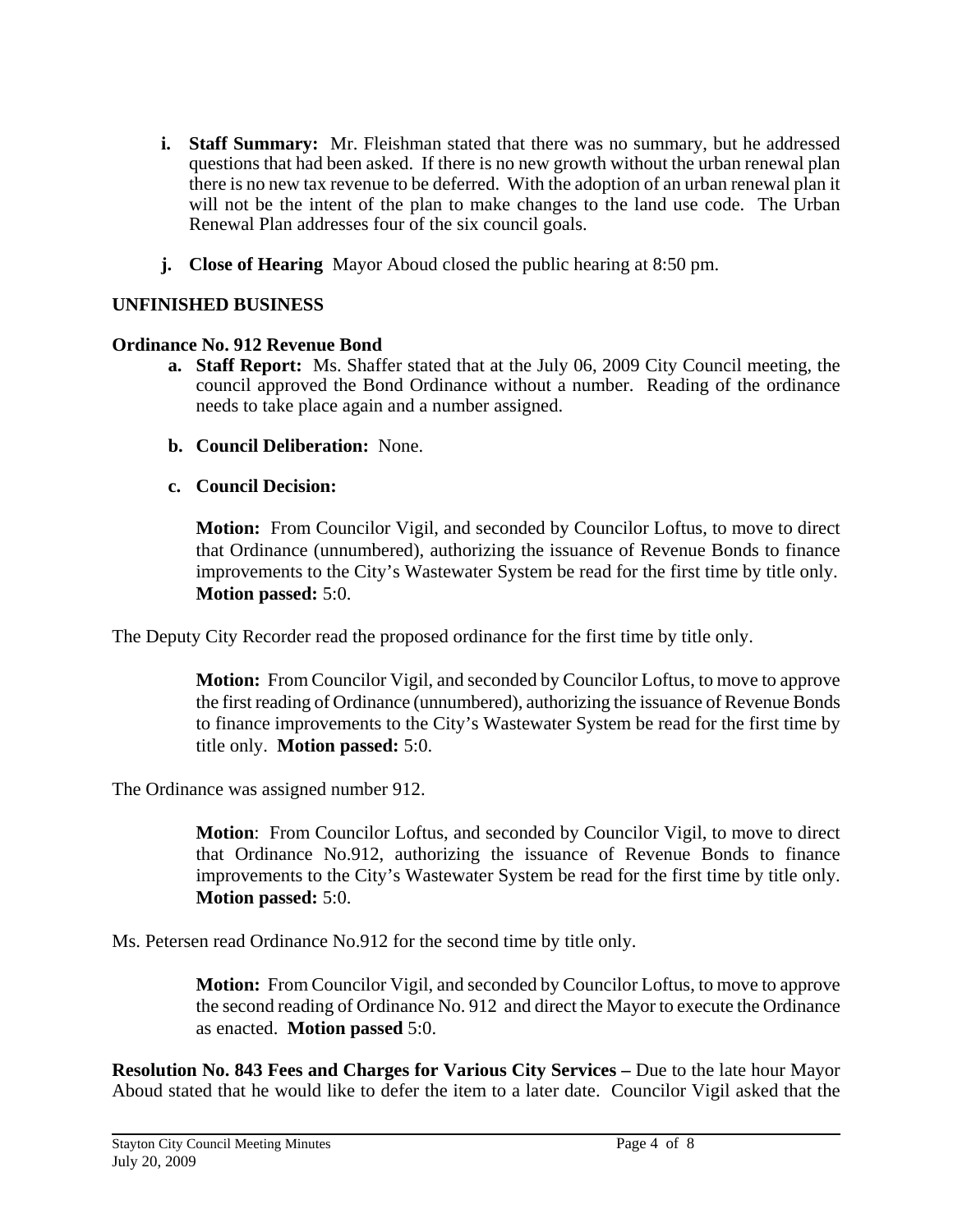council discuss the fee schedule as the Pool Manger was present to answer any questions the council may have. Ms. Shaffer stated that it was brought to her attention today that Mr. Sebens will be submitting an ordinance that will affect the fees, and suggested deferring the issue for a month to give Mr. Sebens ample time to prepare his documents.

Councilor Frank asked how pool staff would determine which patrons were disabled. Ms. Meeks stated that some patrons have visual disabilities, but others requesting a disabled rate are required to produce some type of documentation listing the disability. If individuals are utilizing the pool for rehabilitation they too qualify for the disability rate.

## **NEW BUSINESS**

## **Ordinance No. Stayton Downtown Urban Renewal Plan**

**a. Staff Report:** None.

# **b. Council Deliberation:**

1. Councilor Frank stated that he has reservations about creating a downtown plan that does not serve the majority of the citizens, the plan is flawed. Deferring revenue will impact the citizens of Stayton. If the plan is approved, it should be taken to the citizens for a vote.

2. Councilor Loftus stated that he has significant reservations about the project. The

current plan targets sewers, sidewalks, streets and footpaths which does not attract new development. The entire city needs revitalizing not just one part. Economic Improvement Districts work as its' being localized to the area. If the plan is approved, 2/3 of the money collected should be used for grant funding of property development. A sunset clause should be added that if the program is not working within a certain length of time, the project should be ended.

3. Councilor Vigil stated that he is a member of the Stayton Fire District as a Volunteer. He is in favor of the project but feels using the money from an Urban Renewal District to provide for sewers, streets, bike paths, etc. is not a good idea. Money for the Urban Renewal District should not be used for maintaining the infrastructure.

4. Councilor Walters stated that if someone wanted to develop property inside the Urban Renewal District but did not have the funds available to buy the additional footage needed for a water line, the city could fund it as its' in the Urban Renewal District. It not only helps him, it helps every one in the neighborhood including the fire department. Something needs to be done in the downtown area

## **c. Council Decision:**

 **MOTION:** From Councilor Loftus, to take no action on the plan. **Motion fails due to no second.**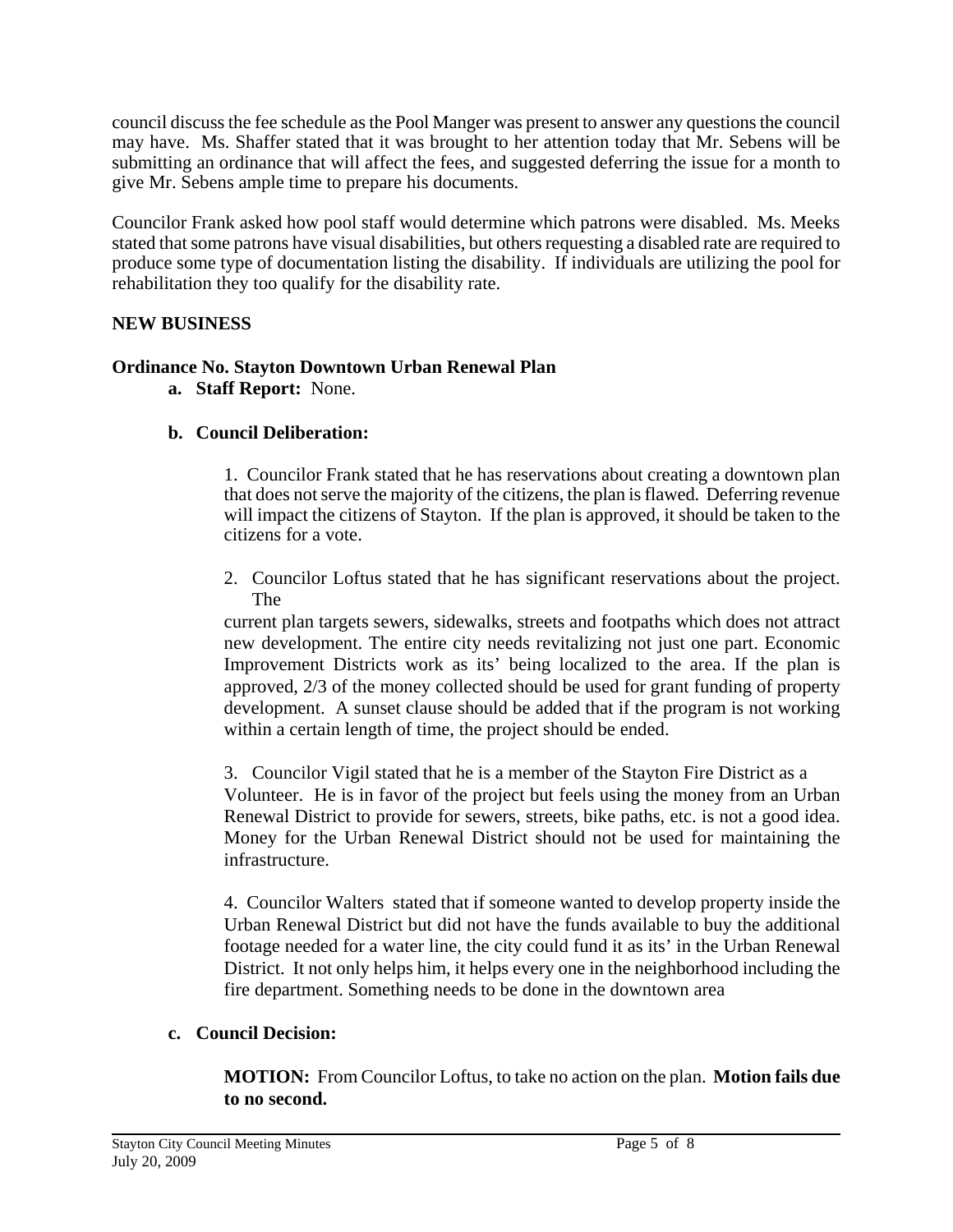**MOTION:** From Councilor Loftus, seconded by Councilor Frank, to refer the Urban Renewal Plan to the citizens of Stayton for a vote.

 **DISCUSSION:** A lot of information needs to get out to the voters so they can make an informed decision, which could be costly to the city.

**Motion failed**: 2:3 (Frank & Loftus, aye) (Hemshorn, Vigil & Walters, nay)

 **MOTION**: From Councilor Loftus, seconded by Councilor Vigil, to modify the plan to remove "public buildings and facilities", change 2/3 of the Urban Renewal expenditures to1/3 and shift the other 2/3 to be utilized for development assistance.

**DISCUSSION:** Councilor Vigil withdrew his second in order to ask questions of staff.

 **MOTION**: From Councilor Walters, seconded by Councilor Loftus, to delay making a decision until the next council meeting. **Motion passed:** 5:0.

# **Oregon Park and Recreation Department Recreational Trails Grant Agreement Florence Street to Riverfront Park Pedestrian Bridge (OPRD)**

**a. Staff Report:** Mr. Kinney stated that in 2006, the City of Stayton applied for an OPRD Recreational Trails Program Grant for the construction of a pedestrian

# **b. Council Deliberation:**

1. If the city is not able to obtain a bridge and needs more time to do so, is there any time line for spending the funds from the grant?

Mr. Kinney stated that it all needs to be completed by June 2011.

# **c. Council Decision:**

**MOTION:** From Councilor Vigil, and seconded by Councilor Loftus, to move to authorize the City Administrator to enter into a grant agreement with the OPRD Recreational Trails Program for the Florence Street Pedestrian Bridge. **Motion passed**: 5:0.

# **Award of Contract for Locust Street & E. Pine Street**

**a. Staff Report:** Mr. Kinney stated that the City received a grant from Oregon Department of Transportation (ODOT) under the American Recovery and Reinvestment Act (ARRA) of 2009 for the paving of Locust Street and overlays in the E. Pine Street residential area. The City received five bids for the project and staff is recommending Guernsey Stone DBA Cemex. Staff has some concerns that revenues will be limited this year and will be reviewing the scope of the project for the E. Pine Street area overlay work and may recommend reducing the contract amount, as the bid is based on so many dollars per ton of asphalt and the city does not want to over spend the project.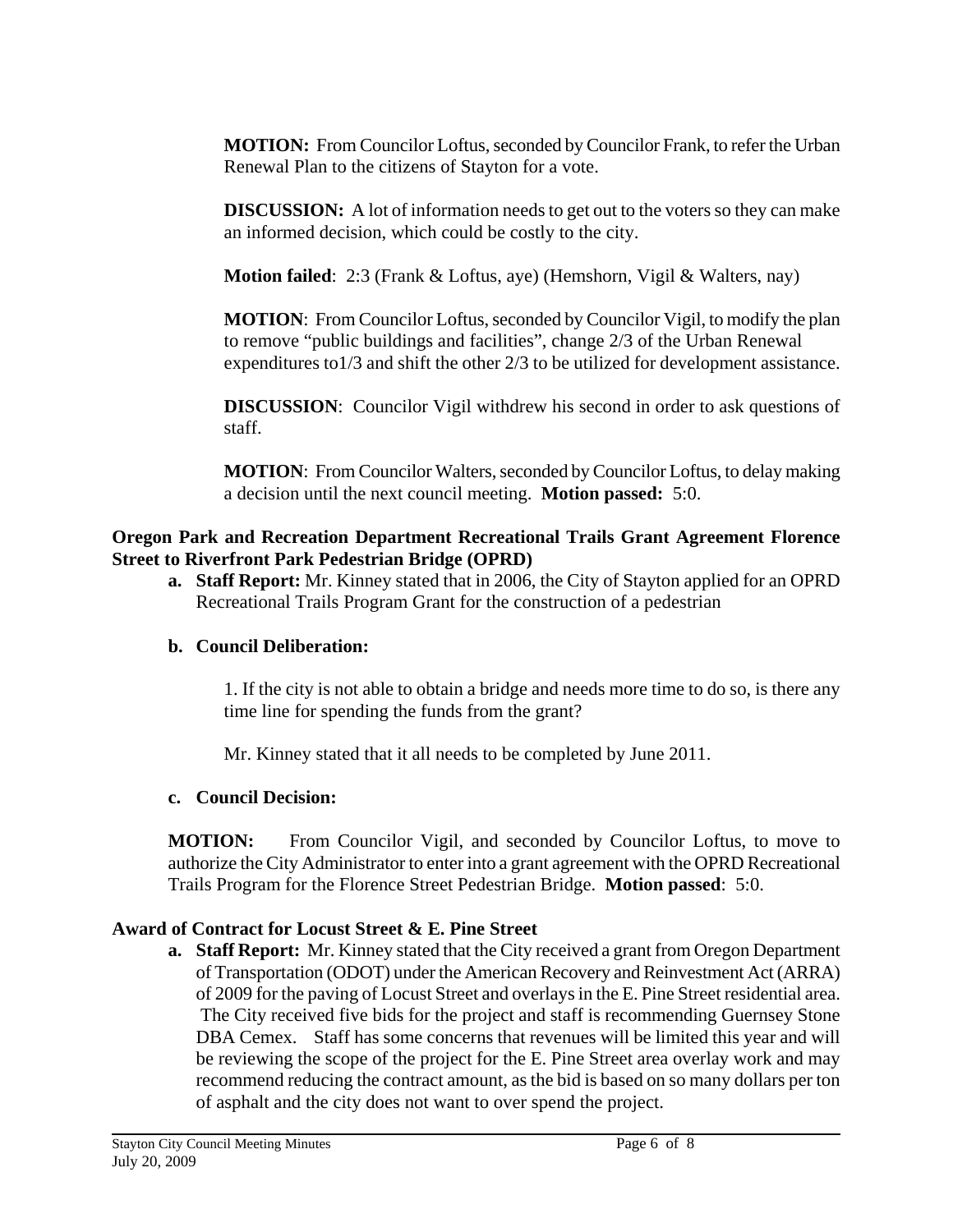## **b. Council Deliberation:**

1. Where is Guernsey located and have other cities hired them? Mr. Kinney stated that they are located in the Albany area and have had contracts with other jurisdictions. Bob Adams local contractor and Mike Brash, Senior Engineer Technician are familiar with their work and would recommend them.

2. Can any of the money from stimulus dollars be spent on E. Pine Street? Mr. Kinney answered no but said that the City budgeted up to \$127,000 for street maintenance which can be used for E. Pine Street.

## **c. Council Decision:**

 **MOTION:** From Councilor Vigil, and seconded by Councilor Loftus, to award the 2009 Street Overlay Contract to Guernsey Stone DBA Cemex in the amount of \$259,575. **Motion passed**: 5:0.

**Social Gaming –** Due to the late hour, this item was deferred until the next meeting.

# **STAFF/COMMISSION REPORTS**

## **Finance Director's Report – Christine Shaffer**

**a. Monthly Finance Department Report:** No discussion.

# **Acting Police Chief's Report – Rich Sebens**

- **a. Statistical Report June 2009:** No discussion.
- **b. National Night Out** Deferred until next meeting.

# **Library Director's Report – Louise Meyers**

 **a. June Activities/Statistics:** No discussion.

# **Public Works Director's Report – Dave Kinney**

 **a. June 2009 Operating Report:** No discussion.

# **Pool Manager – Rebekah Meeks**

 **a. June Operating Report:** No discussion.

# **PRESENTATIONS/COMMENTS FROM THE PUBLIC –** None.

# **BUSINESS FROM THE CITY ADMINISTRATOR**

**a. Meeting Reminders:** Mr. Eubank reminded council members of the various meetings that would be taking place in the week.